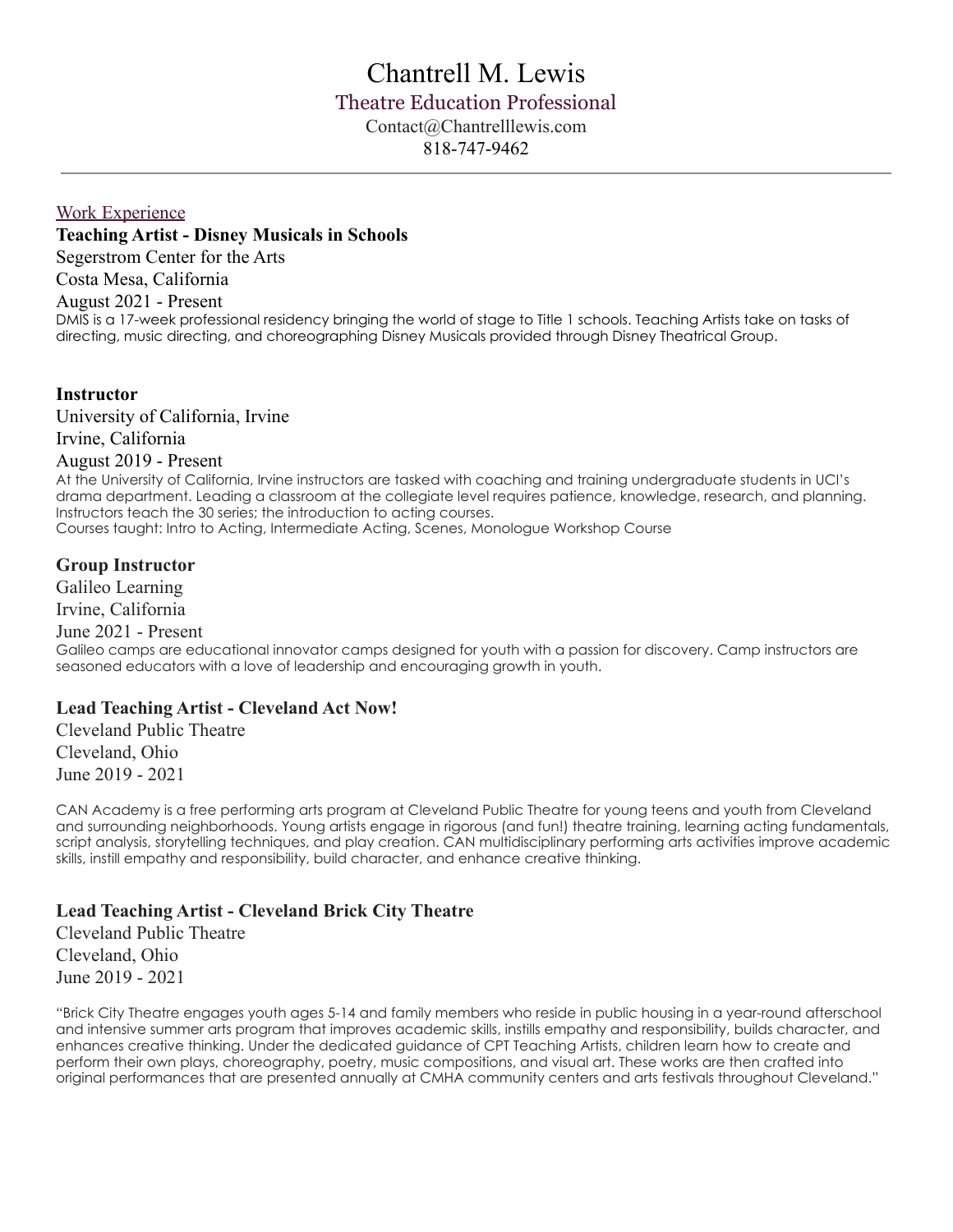# **Virtual Assistant - Winn Publications LLC. (FALL)**

Winn Publications LLC Orange County, California August - September 2021

Winn Publications is a book publication company located in Orange County, California. Serving national clientele. As the Assistant to W.P. duties included social media marketing, creation of promotional material, organizing paperwork and community outreach to local Authors for promotion.

## **Executive Assistant - Dance Arts Academy**

Dance Arts Academy - Global Girl Inc. Orange County, California March - Current

An executive assistant helps the executive for whom they work with tasks such as scheduling; reviewing, prioritizing and responding to emails; answering and returning phone calls; organizing documents; maintaining records; taking notes at meetings and any other administrative tasks that help the executive perform their job

## Education

**Kent State University Kent,Ohio** May 11, 2019 Bachelor's of Fine Arts Cumulative GPA: 3.464 Major GPA:3.569 Dean's List

**Irvine, California**

#### **University of California - Irvine** Master's of Fine Arts in Acting June 2022

## Volunteer Work

**Altercare of Mayfield Village & Altercare of Mentor (Nursing & Rehabilitation Center)**

- Provide entertainment to residents ; music and reading
- Organize resident game days and field trips to the zoo.

*290 N Commons Blvd, Cleveland, OH 44143*

## **DML/Euclid School of Music**

- Provide Summer camp opportunities for low income students within Cuyahoga county
- Watch over camp goers; assist in daily activities
- Organize programs that will utilize drama, music and dance as community outreach

*291 E 222nd St, Euclid, OH 44123 216-406-1699 Duration: 2 years*

## **St. Augustine Church and Hunger Center**

Meal delivery to homes in Cleveland, Ohio during Christmas and Thanksgiving

*1400 Howard Ave, Cleveland, OH 44113 Duration: 2 years*

## **King Kennedy Community Center**

Provide opportunities for students to engage in self - expression, social change and self empowerment activities through theatre and dance. Students engage in programming which allows them to express themselves, attend local community and regional theatre performances.

*6660 Garfield Rd, Ravenna, OH 44266 [Phone](https://www.google.com/search?rlz=1C1CHBF_enUS811US812&q=king+kennedy+community+center+phone&ludocid=13338895117122123468&sa=X&ved=2ahUKEwiqtfSCk-nsAhW9hHIEHSpeCCYQ6BMwEXoECCAQBQ): (330) [296-9957](https://www.google.com/search?gs_ssp=eJzj4tFP1zcsKDOrKE63TDJgtFI1qLCwMDY0Tko1SzMyNUxMtUyyMqhIsjRMMTEzS0s2MDFMMktO9pLNzsxLV8hOzctLTalUSM7PzS3NyywBslLzSlKLACPyGuM&q=king+kennedy+community+center&rlz=1C1CHBF_enUS811US812&oq=king+kennedu+comm&aqs=chrome.1.69i57j46i13i175i199j0i22i30l4.5505j0j7&sourceid=chrome&ie=UTF-8#)*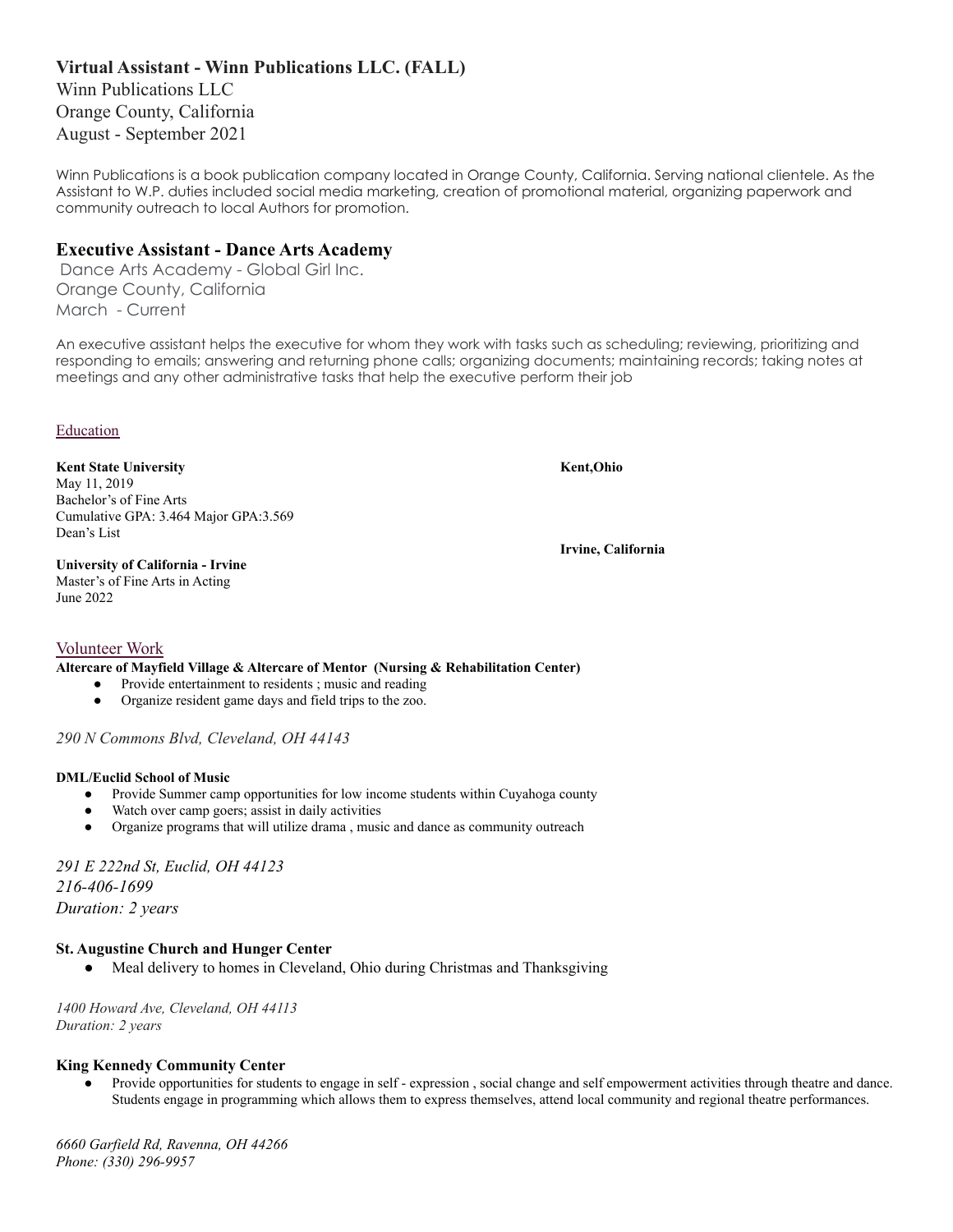#### **Youth Christian Outreach Program - 4 week program**

Volunteer based organization that provided outreach to women offering etiquette classes, acting classes and fashion; this program emphasizes women empowerment within the African American community .

#### **National Honor Society Member**

*NHS serves to recognize those students who have demonstrated excellence in the areas of scholarship, service, leadership, and character.*

#### **Alpha Psi Omega National Theatre Honor Society**

*Service based theatre fraternity inducting students demonstrating a high standard of accomplishment in theatre and participation in a variety of production tasks and extensive community service*

#### **2015-2018 Pan- African Theatre Ensemble Member**

*Pan-African Theatre Ensemble is a nonprofit, repertory theatre developed for ongoing research in Pan-African theatre and performance in the Department of Pan-African Studies at Kent State. The primary mission of the Pan-African Theatre Ensemble is to promote black theatre in the United States and around the world. Its goal is to produce engaging, inspiring, experimental and eclectic theatre and performance styles from the Pan-African world, including the continent of Africa, the United States, the Caribbean, Latin America and Europe.*

#### **2016-2019 Black Theatre Association President**

*The Black Theatre Association (BTA) serves academic scholars committed to advancing the black theatre aesthetic. Our unified interest in the critical study of Black theatre from a global perspective informs our collective desire to inform and promote the experiences of Black people as expressed in various forms of drama and performance.*

#### **Equity Membership Candidate - Actor's Equity Association**

*The U.S. labor union that represents more than 50,000 Actors and Stage Managers*

#### **2018- Golden Flash Award Recipient**

The Alumni Association's Alumni Awards are the university's most prestigious honors given to several alumni and **one student** each year. Alumni and one student will be honored for their exceptional contributions in their chosen field, in their communities and at Kent *State University.*

## **2019 - BroadwayWorld Award Recipient -**

## **Best Actress in a Comedy or Drama -** *Esther in Intimate Apparel by Lynn Nottage*

"reminiscent of Viola Davis and Octavia Spencer in "The Help." Lewis truly gives a performance with incredible nuance that actually *moved many audience members to laughter, anger and tears, myself included" Ashlynn , The Burr Magazine*

## **Film and Documentary work -**

"Lewis enjoys creating art and has begun creating mini-documentaries. Her first six minute documentary shows portions of three generations before her. Grandmothers, Daisy Lewis - Simmons, Mary Reese and her mother Sheri Coleman."

## <https://youtu.be/UCVnqTEgYcI>

## **Published work:**

- "Addressing Bisexuality, Gender Non-Conformity and Performativity through *The Color Purple* by Alice Walker (adapted for stage by Marsha Norman)" Excellence in the Performing Arts Research Journal . (Published 2019)

https://oaks.kent.edu/epar/vol6/iss1/addressing-bisexuality-gender-non-conformance-and-performativity-throug h-color

"House of Sage and Sun: The Short Book of Short Poems" By Chantrell M. Lewis